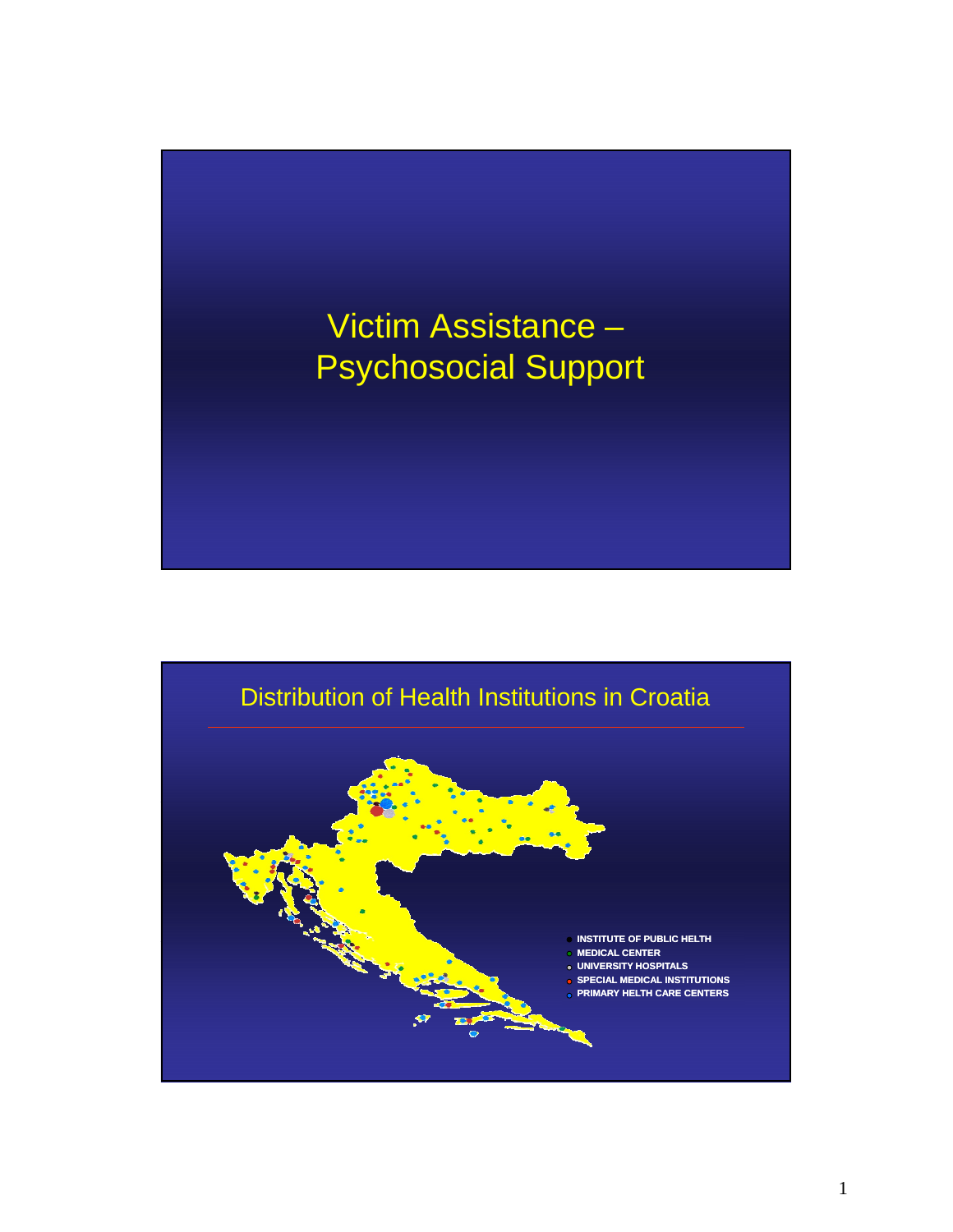

## Disabled by Landmines by Injury Type

| <b>Injury</b>                 | $\mathbf{M}$ |
|-------------------------------|--------------|
| Amputation                    | 283          |
| Spinal cord injury            | 1            |
| <b>Traumatic brain injury</b> | 21           |
| Peripheral nerve injury       | 18           |
| <b>Fractures</b>              | 151          |
| <b>Multiple injuries</b>      | 76           |
| Other                         | 121          |
| <b>Total</b>                  | 671          |

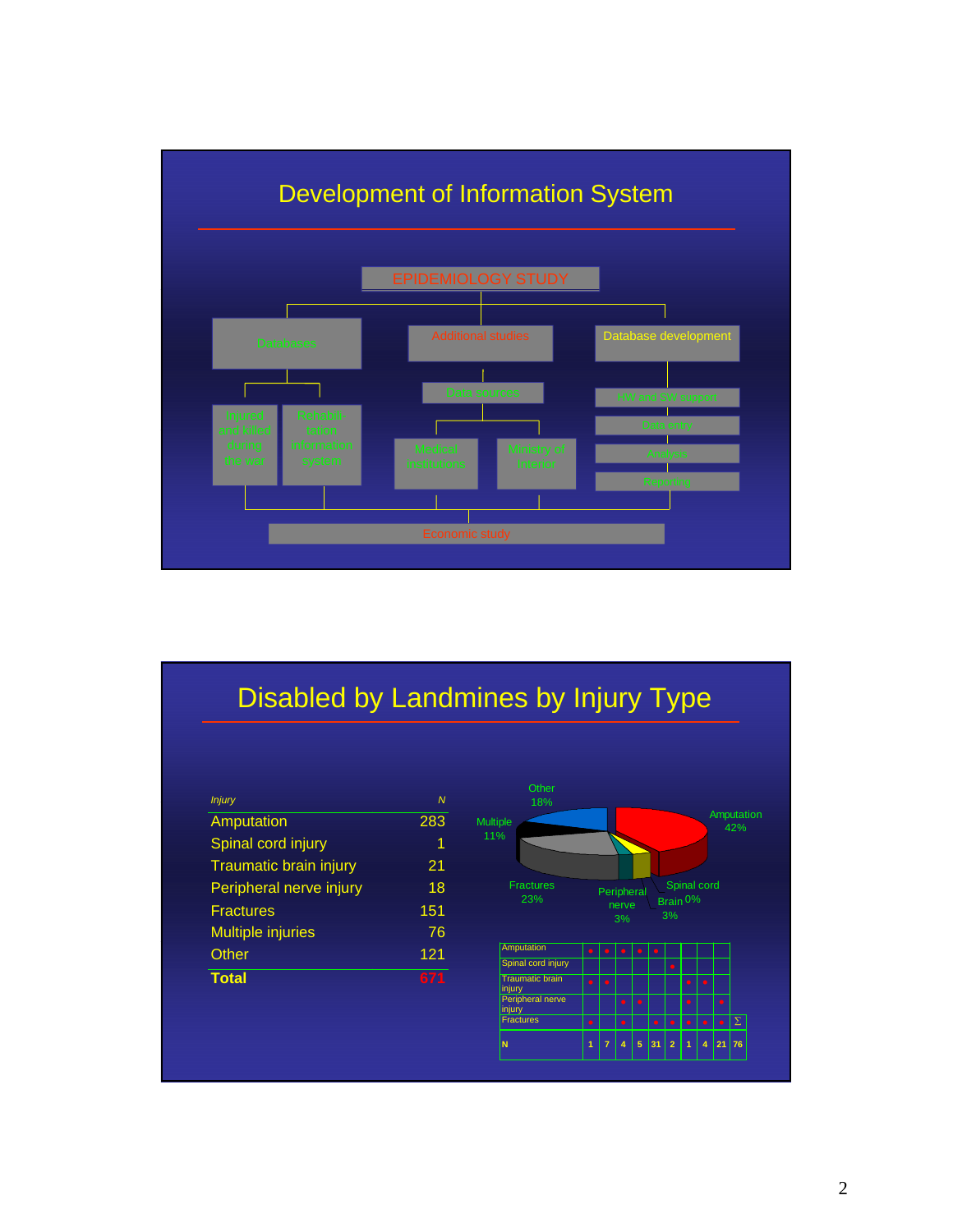

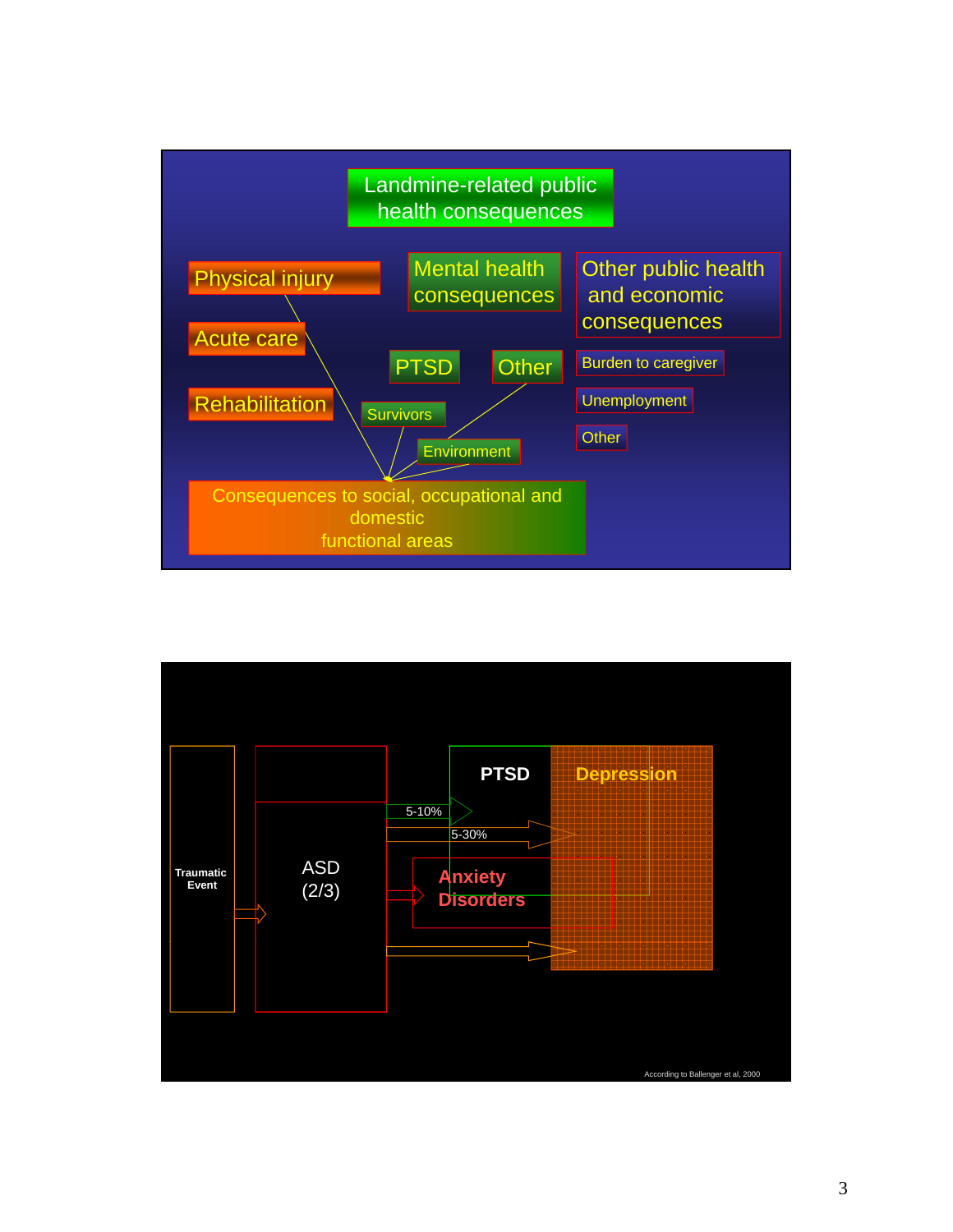

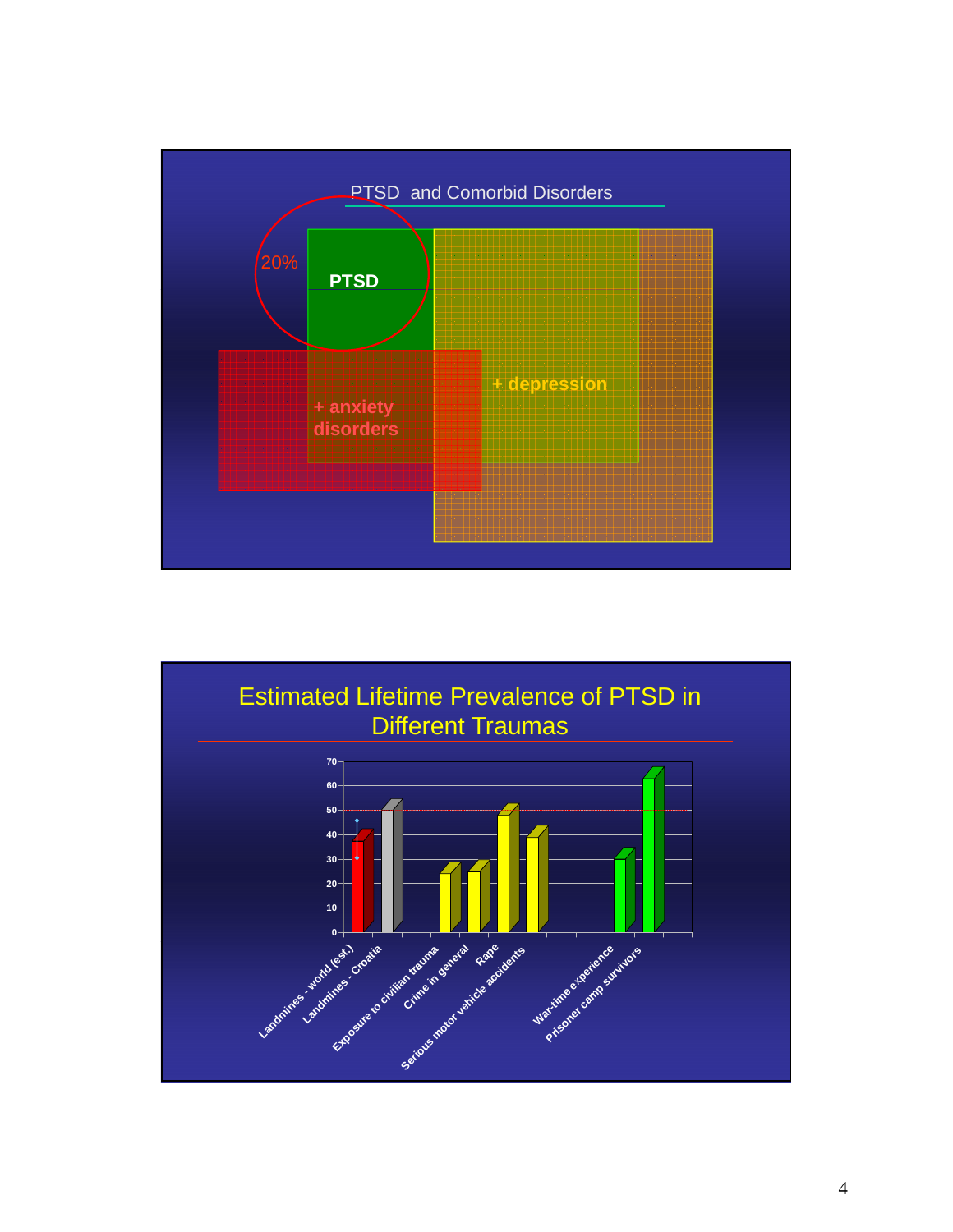

| "Treatment Gap" in Western Europe    |       |  |  |
|--------------------------------------|-------|--|--|
| Schizophrenia                        | 17.8% |  |  |
| Depression                           | 45.4% |  |  |
| Dysthymia                            | 43.9% |  |  |
| <b>Bipolar Disorder</b>              | 39.9% |  |  |
| <b>Panic Disorder</b>                | 47.2% |  |  |
| <b>GAD</b>                           | 62.3% |  |  |
| <b>Obsessive Compulsory Disorder</b> | 24.6% |  |  |
| Alcoholism                           | 92.4% |  |  |